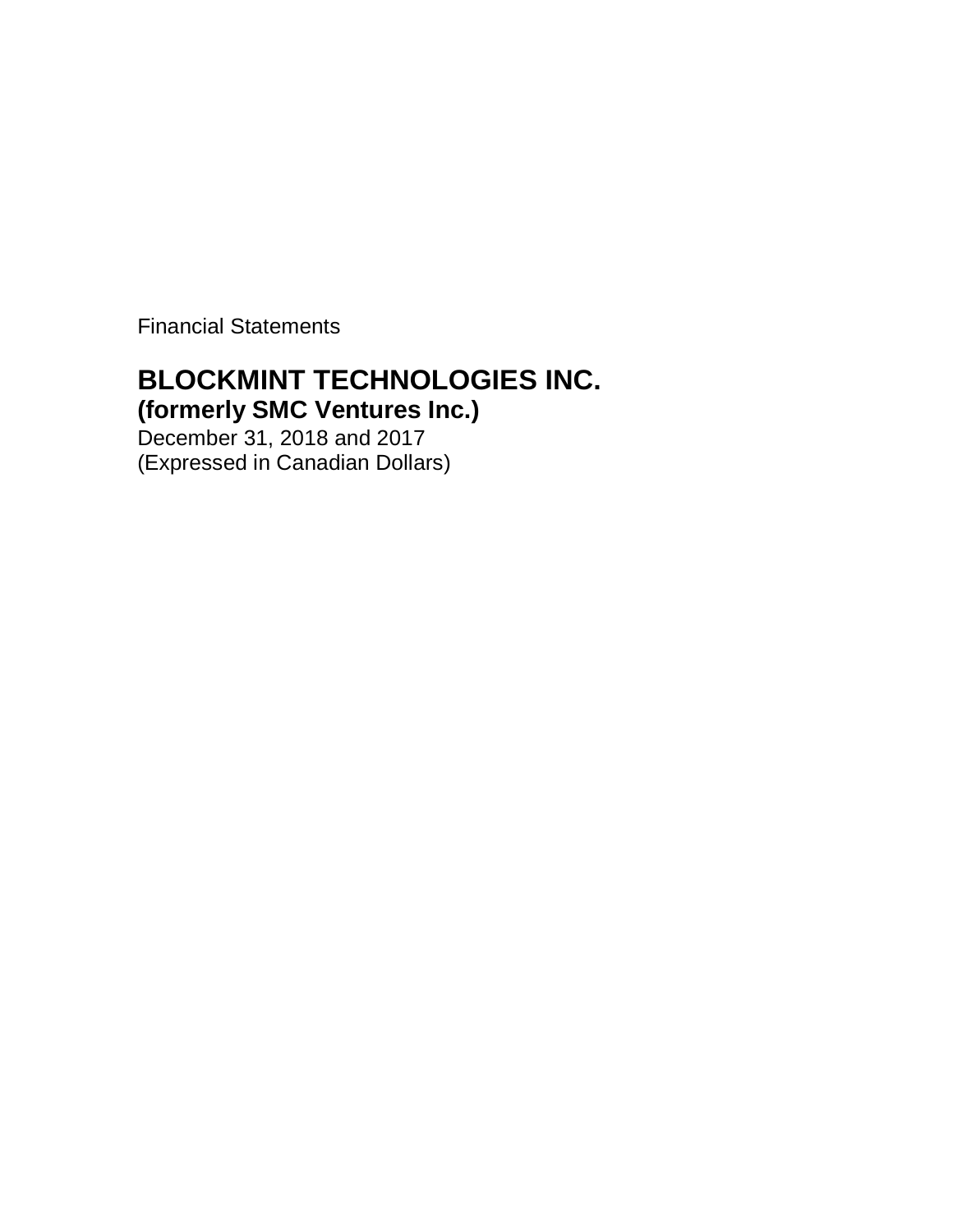

DALE MATHESON CARR-HILTON LABONTE LLP CHARTERED PROFESSIONAL ACCOUNTANTS

#### **INDEPENDENT AUDITOR'S REPORT**

To the Shareholders of BlockMint Technologies Inc. (formerly SMC Ventures Inc.)

#### **Opinion**

We have audited the financial statements of BlockMint Technologies Inc. (the "Company"), which comprise the statements of financial position as at December 31, 2018 and 2017, and the statements of loss and comprehensive loss, changes in shareholders' equity and cash flows for the years then ended, and notes to the financial statements, including a summary of significant accounting policies.

In our opinion, the accompanying financial statements present fairly, in all material respects, the financial position of the Company as at December 31, 2018 and 2017, and its financial performance and its cash flows for the years then ended in accordance with International Financial Reporting Standards.

#### **Basis for Opinion**

We conducted our audit in accordance with Canadian generally accepted auditing standards. Our responsibilities under those standards are further described in the *Auditor's Responsibilities for the Audit of the Financial Statements* section of our report. We are independent of the Company in accordance with the ethical requirements that are relevant to our audit of the financial statements in Canada, and we have fulfilled our other ethical responsibilities in accordance with these requirements. We believe that the audit evidence we have obtained is sufficient and appropriate to provide a basis for our opinion.

#### **Other Information**

Management is responsible for the other information. The other information comprises the information included in Management's Discussion and Analysis.

Our opinion on the financial statements does not cover the other information and we do not express any form of assurance conclusion thereon.

In connection with our audit of the financial statements, our responsibility is to read the other information identified above and, in doing so, consider whether the other information is materially inconsistent with the financial statements or our knowledge obtained in the audit, or otherwise appears to be materially misstated. If, based on the work we have performed, we conclude that there is a material misstatement of this other information, we are required to report that fact. We have nothing to report in this regard.

#### **Responsibilities of Management and Those Charged with Governance for the Financial Statements**

Management is responsible for the preparation and fair presentation of the financial statements in accordance with International Financial Reporting Standards, and for such internal control as management determines is necessary to enable the preparation of financial statements that are free from material misstatement, whether due to fraud or error.

In preparing the financial statements, management is responsible for assessing the Company's ability to continue as a going concern, disclosing, as applicable, matters related to going concern and using the going concern basis of accounting unless management either intends to liquidate the Company or to cease operations, or has no realistic alternative but to do so.

Those charged with governance are responsible for overseeing the Company's financial reporting process.

#### **Auditor's Responsibilities for the Audit of the Financial Statements**

Our objectives are to obtain reasonable assurance about whether the financial statements as a whole are free from material misstatement, whether due to fraud or error, and to issue an auditor's report that includes our opinion. Reasonable assurance is a high level of assurance, but is not a guarantee that an audit conducted in accordance with Canadian generally accepted auditing standards will always detect a material misstatement when it exists. Misstatements can arise from fraud or error and are considered material if, individually or in the aggregate, they could reasonably be expected to influence the economic decisions of users taken on the basis of these financial statements. As part of an audit in accordance with Canadian generally accepted auditing standards, we exercise professional judgment and maintain professional skepticism throughout the audit. We also:

An independent firm associated with<br>Moore Stephens International Limited

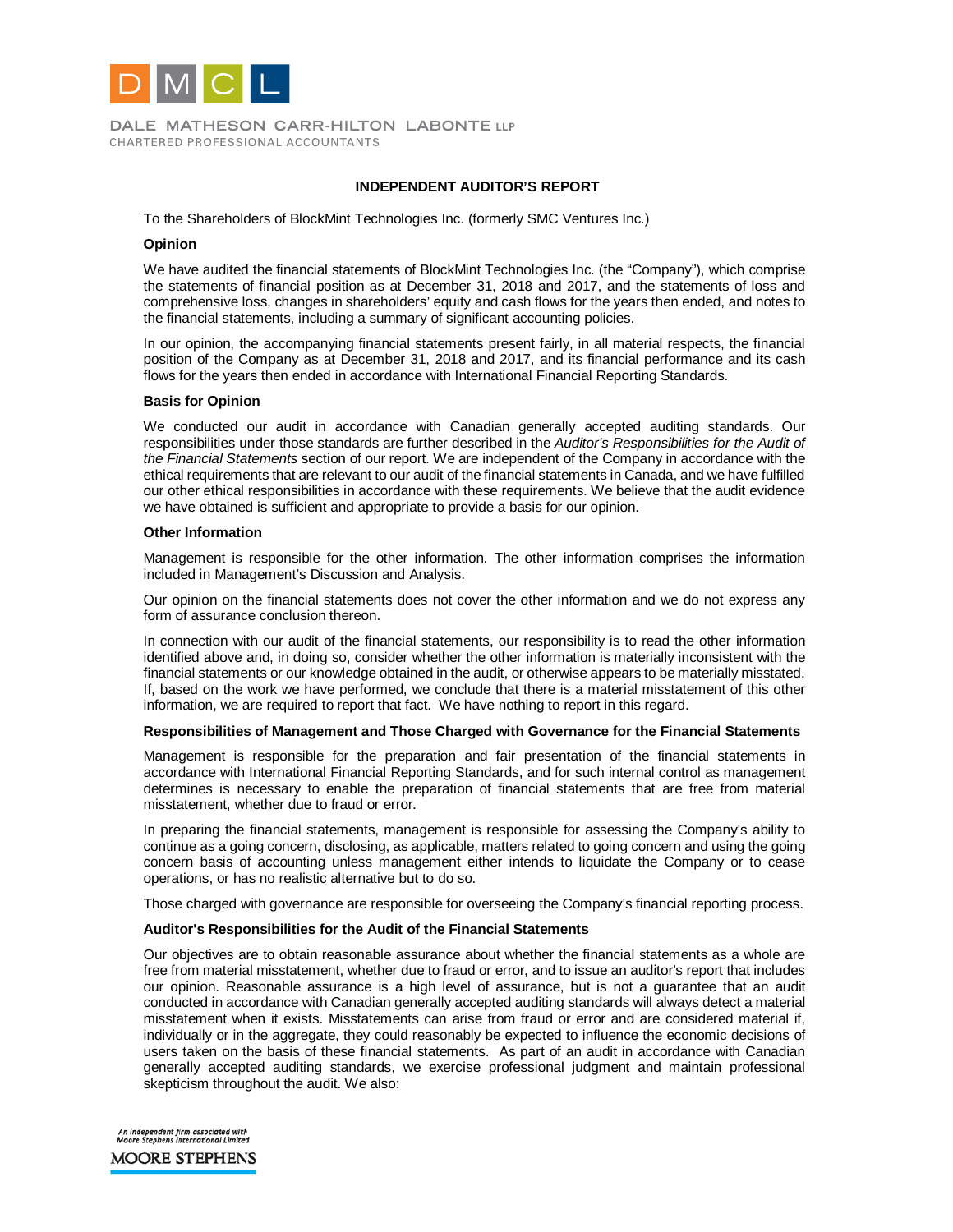- Identify and assess the risks of material misstatement of the financial statements, whether due to fraud or error, design and perform audit procedures responsive to those risks, and obtain audit evidence that is sufficient and appropriate to provide a basis for our opinion. The risk of not detecting a material misstatement resulting from fraud is higher than for one resulting from error, as fraud may involve collusion, forgery, intentional omissions, misrepresentations, or the override of internal control.
- Obtain an understanding of internal control relevant to the audit in order to design audit procedures that are appropriate in the circumstances, but not for the purpose of expressing an opinion on the effectiveness of the Company's internal control.
- Evaluate the appropriateness of accounting policies used and the reasonableness of accounting estimates and related disclosures made by management.
- Conclude on the appropriateness of management's use of the going concern basis of accounting and based on the audit evidence obtained, whether a material uncertainty exists related to events or conditions that may cast significant doubt on the Company's ability to continue as a going concern. If we conclude that a material uncertainty exists, we are required to draw attention in our auditor's report to the related disclosures in the financial statements or, if such disclosures are inadequate, to modify our opinion. Our conclusions are based on the audit evidence obtained up to the date of our auditor's report. However, future events or conditions may cause the Company to cease to continue as a going concern.
- Evaluate the overall presentation, structure and content of the financial statements, including the disclosures, and whether the financial statements represent the underlying transactions and events in a manner that achieves fair presentation.

We communicate with those charged with governance regarding, among other matters, the planned scope and timing of the audit and significant audit findings, including any significant deficiencies in internal control that we identify during our audit.

We also provide those charged with governance with a statement that we have complied with relevant ethical requirements regarding independence, and to communicate with them all relationships and other matters that may reasonably be thought to bear on our independence, and where applicable, related safeguards.

The engagement partner on the audit resulting in this independent auditor's report is Matthew Gosden.

OmcL

**DALE MATHESON CARR-HILTON LABONTE LLP CHARTERED PROFESSIONAL ACCOUNTANTS** Vancouver, BC

April 29, 2019

An independent firm associated with<br>Moore Stephens International Limited **MOORE STEPHENS**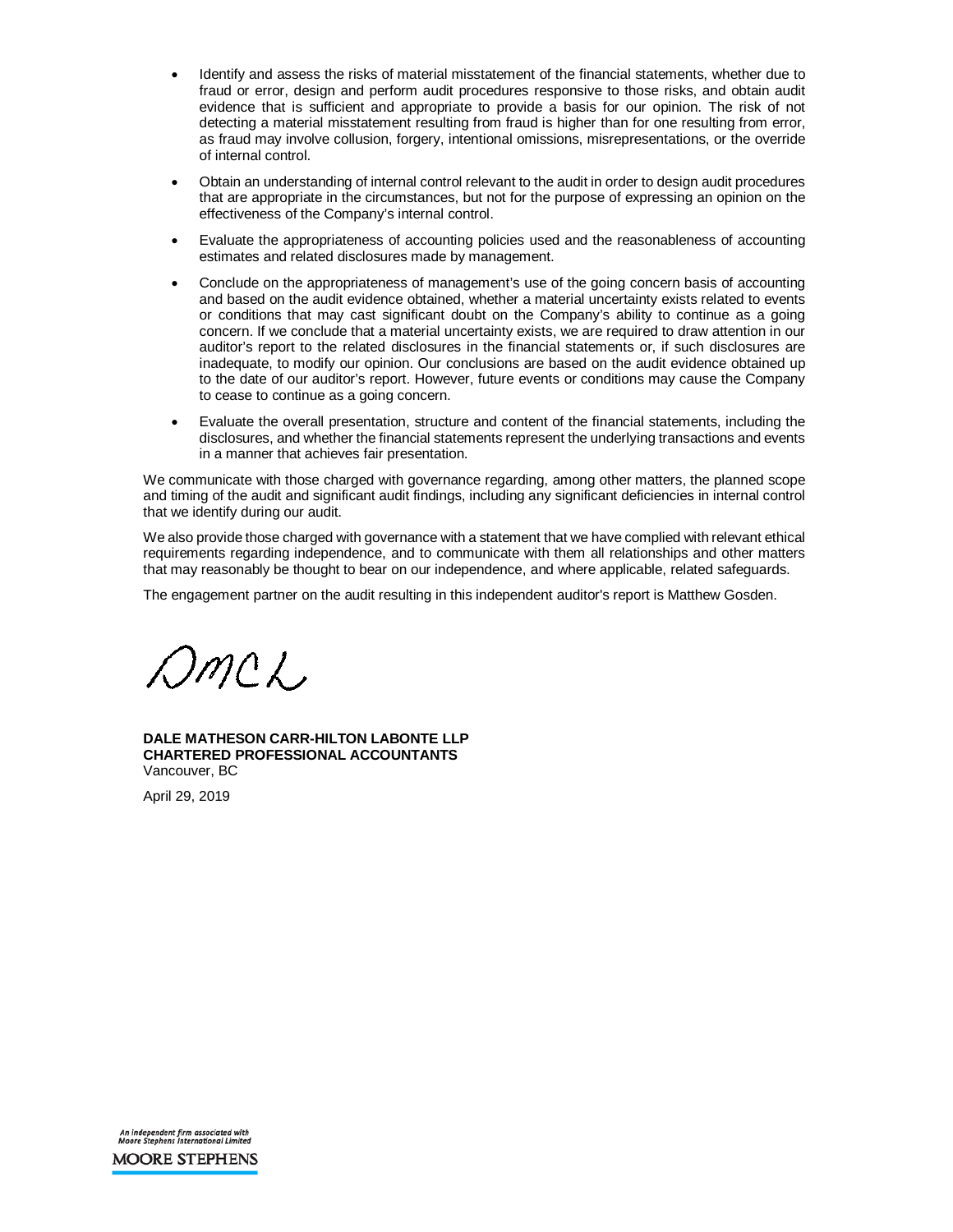# **STATEMENTS OF FINANCIAL POSITION**

(Expressed in Canadian dollars)

|                                                                         | As at December 31 |                |
|-------------------------------------------------------------------------|-------------------|----------------|
|                                                                         | 2018              | 2017           |
|                                                                         | \$                | \$             |
| <b>ASSETS</b>                                                           |                   |                |
| <b>Current</b>                                                          |                   |                |
| Cash                                                                    | 471,938           | 608,292        |
| Prepaid expenses                                                        | 1,312             |                |
| <b>Total Assets</b>                                                     | 473,250           | 608,292        |
| <b>LIABILITIES &amp;</b><br><b>SHAREHOLDERS' EQUITY</b><br>(DEFICIENCY) |                   |                |
| <b>Current</b>                                                          |                   |                |
| Accounts payable                                                        | 25,400            | 27,103         |
| <b>Accrued liabilities</b>                                              | 25,803            | 20,136         |
| Promissory note [note 9]                                                |                   | 54,749         |
| <b>Total current liabilities</b>                                        | 51,203            | 101,988        |
| Shareholders' equity                                                    |                   |                |
| Share capital [note 5]<br>Obligation to issue shares                    | 84,233,631        | 83,758,688     |
| [note 5]<br>Share-based payment reserve                                 | 10,000            | 600,000        |
| [note 5]                                                                | 3,677,730         | 3,552,673      |
| Deficit                                                                 | (87, 499, 314)    | (87, 405, 057) |
| <b>Total shareholders' equity</b>                                       | 422,047           | 506,304        |
|                                                                         | 473,250           | 608,292        |
| Subsequent Events (note 10)                                             |                   |                |
| See accompanying notes                                                  |                   |                |

On behalf of the Board of Directors:

"Colin Watt" "Jeff Lghtfoot" Director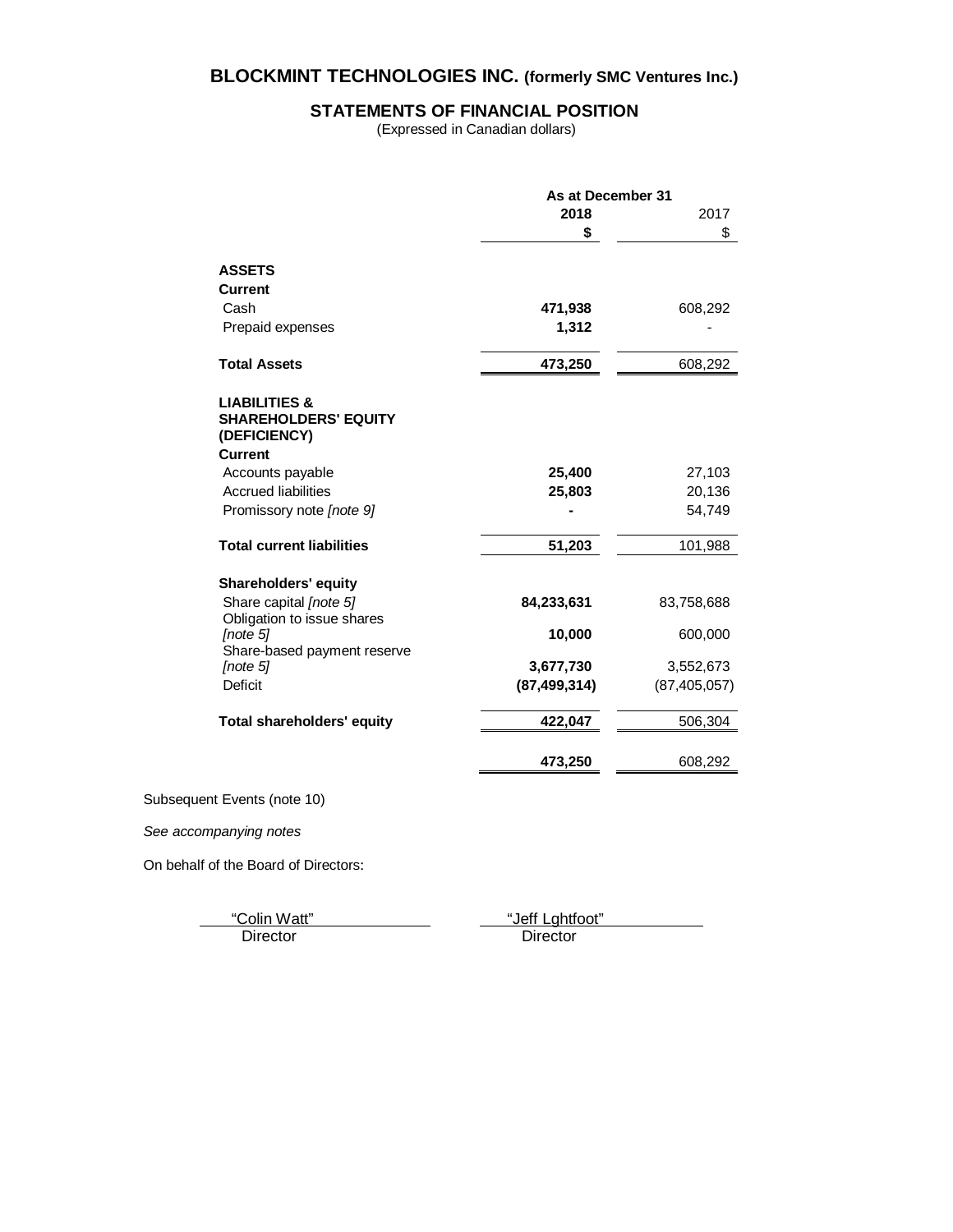# **STATEMENTS OF LOSS AND COMPREHENSIVE LOSS**

(Expressed in Canadian dollars)

|                                                                      | <b>Years ended December 31</b> |           |
|----------------------------------------------------------------------|--------------------------------|-----------|
|                                                                      | 2018                           | 2017      |
|                                                                      | \$                             | \$        |
| <b>Expenses</b>                                                      |                                |           |
| General & administrative                                             | (94, 257)                      | (45,293)  |
| Other income (expenses)                                              |                                |           |
| Interest expense <i>[note 9]</i>                                     |                                | (4,613)   |
| Gain on disposal of investment [note 4]                              |                                | 6,188     |
| <b>Comprehensive loss</b>                                            | (94, 257)                      | (43,718)  |
| Basic and diluted loss per share                                     | (\$0.00)                       | (S0.01)   |
| Weighted average number of shares<br>outstanding - basic and diluted | 16,228,678                     | 3,348,660 |

*See accompanying notes*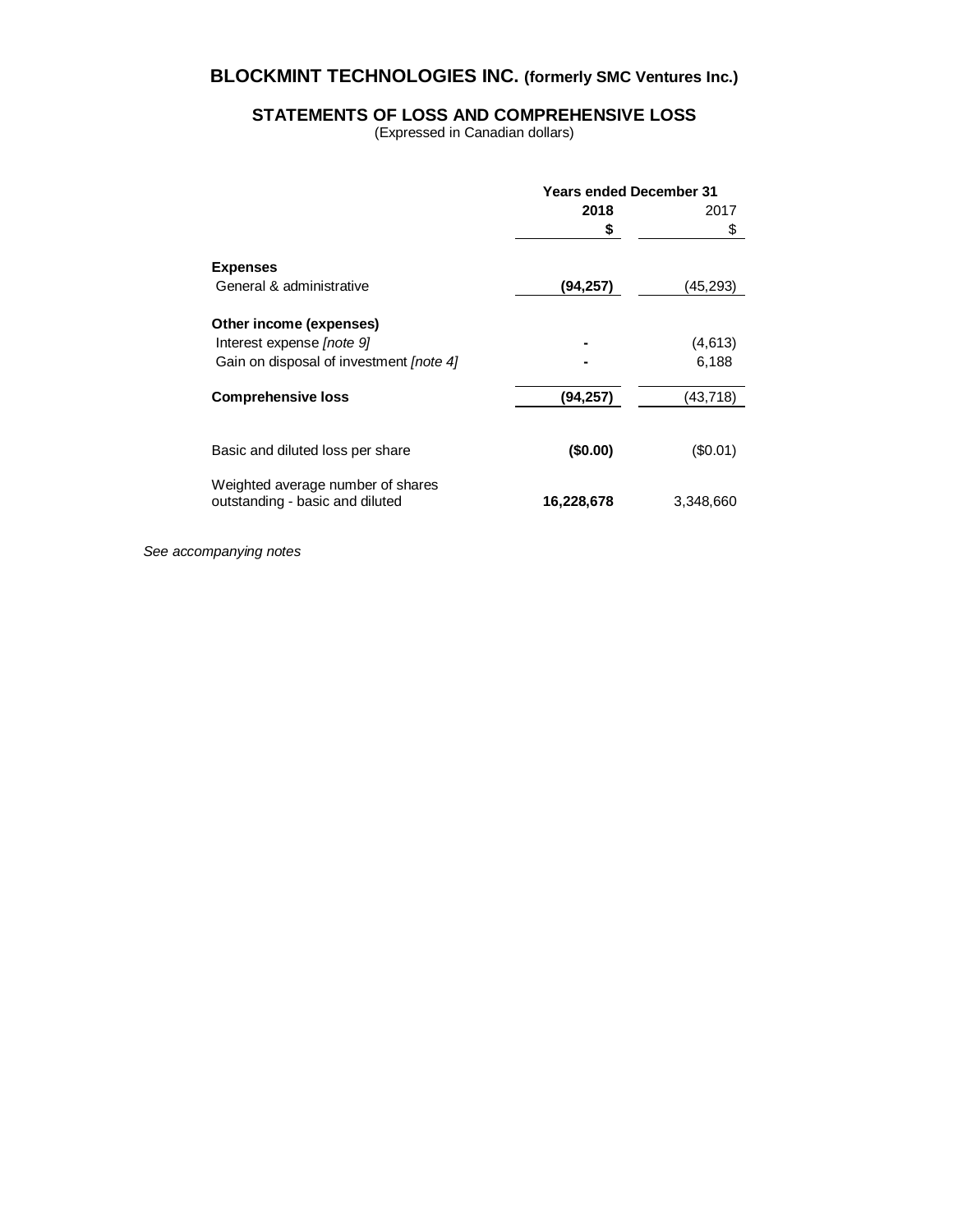# **STATEMENTS OF CHANGES IN SHAREHOLDERS' EQUITY**

(Expressed in Canadian dollars)

|                                   | Number of<br>Shares | Share<br>Capital | Obligation<br>to Issue<br>Shares | Share-<br><b>Based</b><br>Payment<br>Reserve | <b>Deficit</b>         | Total<br>Shareholders'<br>Equity |
|-----------------------------------|---------------------|------------------|----------------------------------|----------------------------------------------|------------------------|----------------------------------|
|                                   |                     | \$               | \$                               | \$                                           | \$                     | \$                               |
| Balance,<br>December 31,<br>2017  | 3,348,678           | 83,758,688       | 600,000                          |                                              | 3,552,673 (87,405,057) | 506,304                          |
| Issued common<br>shares           | 12,880,000          | 474,973          | (600,000)                        | 125,027                                      |                        |                                  |
| Exercise of<br>warrants           |                     |                  | 10,000                           |                                              |                        | 10,000                           |
| Loss and<br>comprehensive<br>loss |                     |                  |                                  |                                              | (94, 257)              | (94, 257)                        |
| Balance,<br>December 31,<br>2018  | 16,228,678          | 84,233,631       | 10,000                           |                                              | 3,677,730 (87,499,314) | 422,047                          |
|                                   |                     |                  |                                  |                                              |                        |                                  |
| Balance,<br>December 31,<br>2016  | 3,348,678           | 83,758,688       |                                  |                                              | 3,552,673 (87,361,339) | (49, 978)                        |
| Cash from<br>private<br>placement |                     |                  | 600,000                          |                                              |                        | 600,000                          |
| Loss and<br>comprehensive<br>loss |                     |                  |                                  |                                              | (43, 718)              | (43, 718)                        |
| Balance,<br>December 31,<br>2017  | 3,348,678           | 83,758,688       | 600,000                          |                                              | 3,552,673 (87,405,057) | 506,304                          |

*See accompanying notes*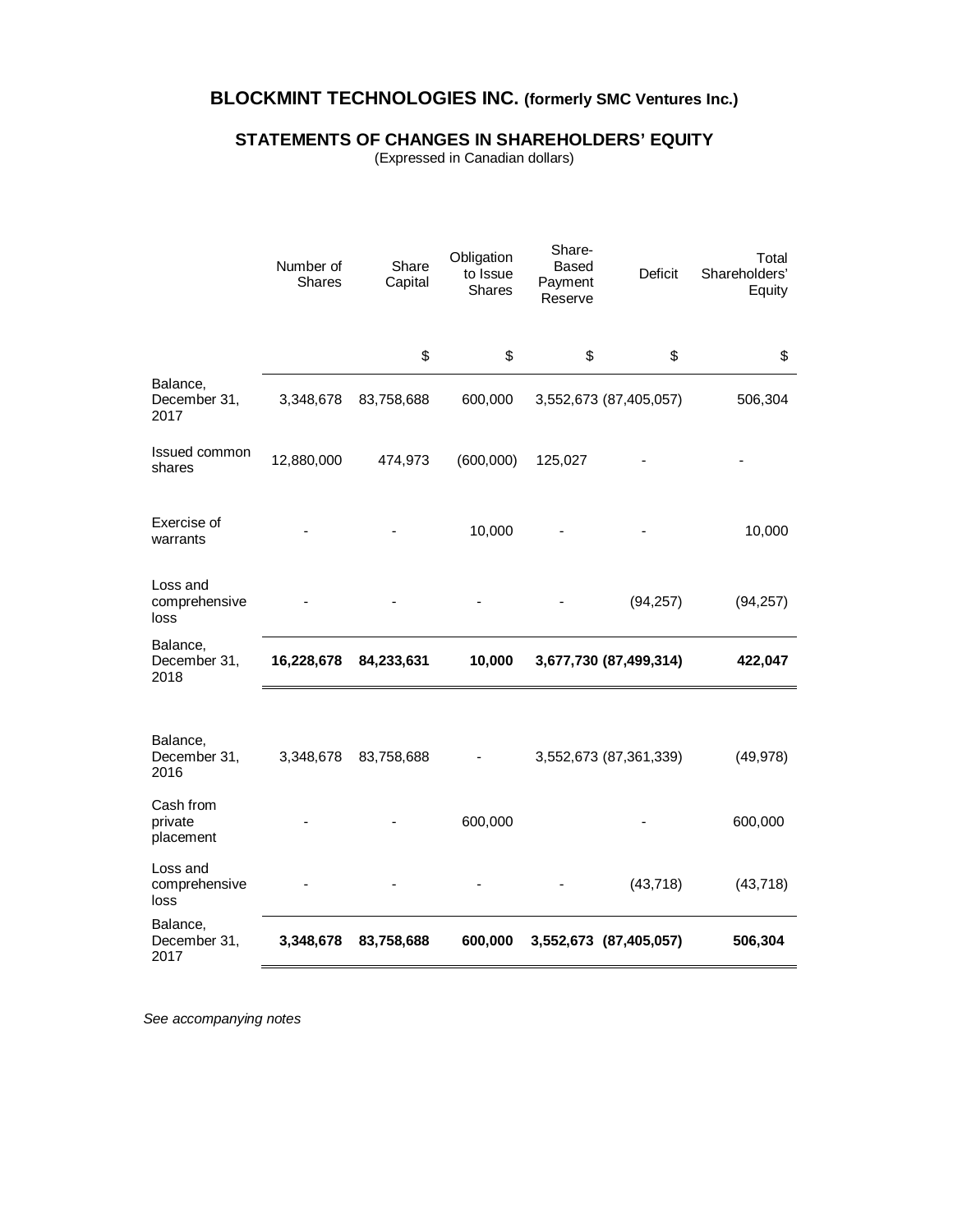# **STATEMENTS OF CASH FLOWS**

(Expressed in Canadian dollars)

|                                                 | <b>Years ended December 31</b> |           |
|-------------------------------------------------|--------------------------------|-----------|
|                                                 | 2018                           | 2017      |
|                                                 | \$                             | \$        |
| <b>OPERATING ACTIVITIES</b>                     |                                |           |
| Loss                                            | (94, 257)                      | (43, 718) |
| Items not involving cash                        |                                |           |
| Gain on disposal of investments                 |                                | (6, 188)  |
| Accrued interest                                |                                | 4,613     |
|                                                 | (94, 257)                      | (45, 293) |
| Net change in non-cash working capital balances |                                |           |
| Prepaid expenses                                | (1, 312)                       | 1,312     |
| Accounts payable & accrued liabilities          | 3,964                          | 8,643     |
| Cash used in operating activities               | (91, 605)                      | (35,338)  |
| <b>FINANCING ACTIVITIES</b>                     |                                |           |
| Proceeds from issuance of promissory notes      |                                | 23,500    |
| Repayment of promissory notes                   | (54, 749)                      |           |
| Proceeds from private placement                 |                                | 600,000   |
| Proceeds from exercise of warrants              | 10,000                         |           |
| Cash used in financing activities               | (44,749)                       | 623,500   |
|                                                 |                                |           |
| <b>INVESTING ACTIVITIES</b>                     |                                |           |
| Proceeds from disposal of investments           |                                | 19,875    |
| Change in cash                                  | (136, 354)                     | 608,037   |
| Cash, beginning                                 | 608,292                        | 255       |
| Cash, end                                       | 471,938                        | 608,292   |

*See accompanying notes*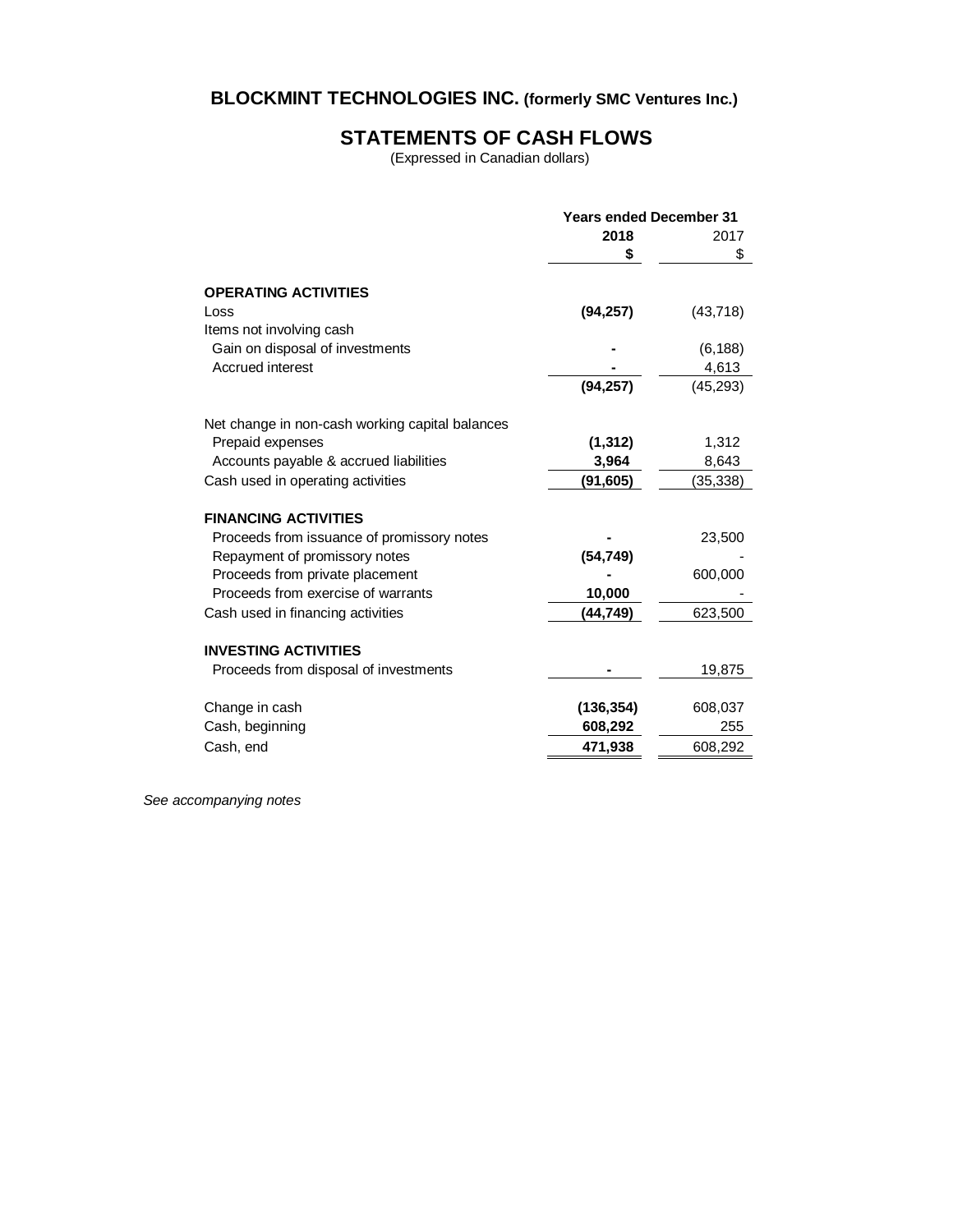(in Canadian dollars, except where otherwise noted)

December 31, 2018

# **1. NATURE OF BUSINESS**

SMC Ventures Inc. changed its name to BlockMint Technologies Inc. (the "Company") on February 19, 2019 as part of a Reverse Takeover and Change of Business within the meaning of the TSXV policies. On February 21, 2019 the common shares of the Company began trading as a Tier 2 Issuer on the TSX Venture Exchange under the symbol BKMT *[see Note 10-Subsequent Events]*. The corporate office is located at 220 NW 8<sup>th</sup> Avenue, Portland, OR 97209.

These financial statements were authorized for issue in accordance with a resolution of the directors on April 29, 2019.

# **2. BASIS OF PRESENTATION**

#### **Statement of Compliance**

These financial statements of the Company have been prepared in accordance with International Financial Reporting Standards ("IFRS") and their interpretations adopted by the International Accounting Standards Board ("IASB").

# **3. SUMMARY OF SIGNIFICANT ACCOUNTING POLICIES**

The significant accounting policies are as follows:

### **Use of estimates**

The preparation of the financial statements requires management to make estimates and assumptions that affect the amounts reported in the financial statements and notes thereto. Uncertainty about these estimates and assumptions could result in outcomes that require a material adjustment in future periods.

#### **Judgments**

The preparation of financial statements in accordance with IFRS requires the Company to make judgments, apart from those involving estimates, in applying accounting policies. The most significant judgments in applying the Company's financial statements include:

- The assessment of the Company's ability to continue as a going concern and whether there are events or conditions that may give rise to significant uncertainty; and
- The classification of financial instruments.

### **Investments**

The Company's investments are recorded at fair value which is determined as the closing market price of the investments. Unrealized gains or losses are recognized as gains or losses in the statement of loss and comprehensive loss. Transaction costs, such as brokerage commissions, incurred in the purchase and sale of investments, are recorded as an expense in the statement of loss and comprehensive loss. Purchase and sale of securities are accounted for on a trade date basis.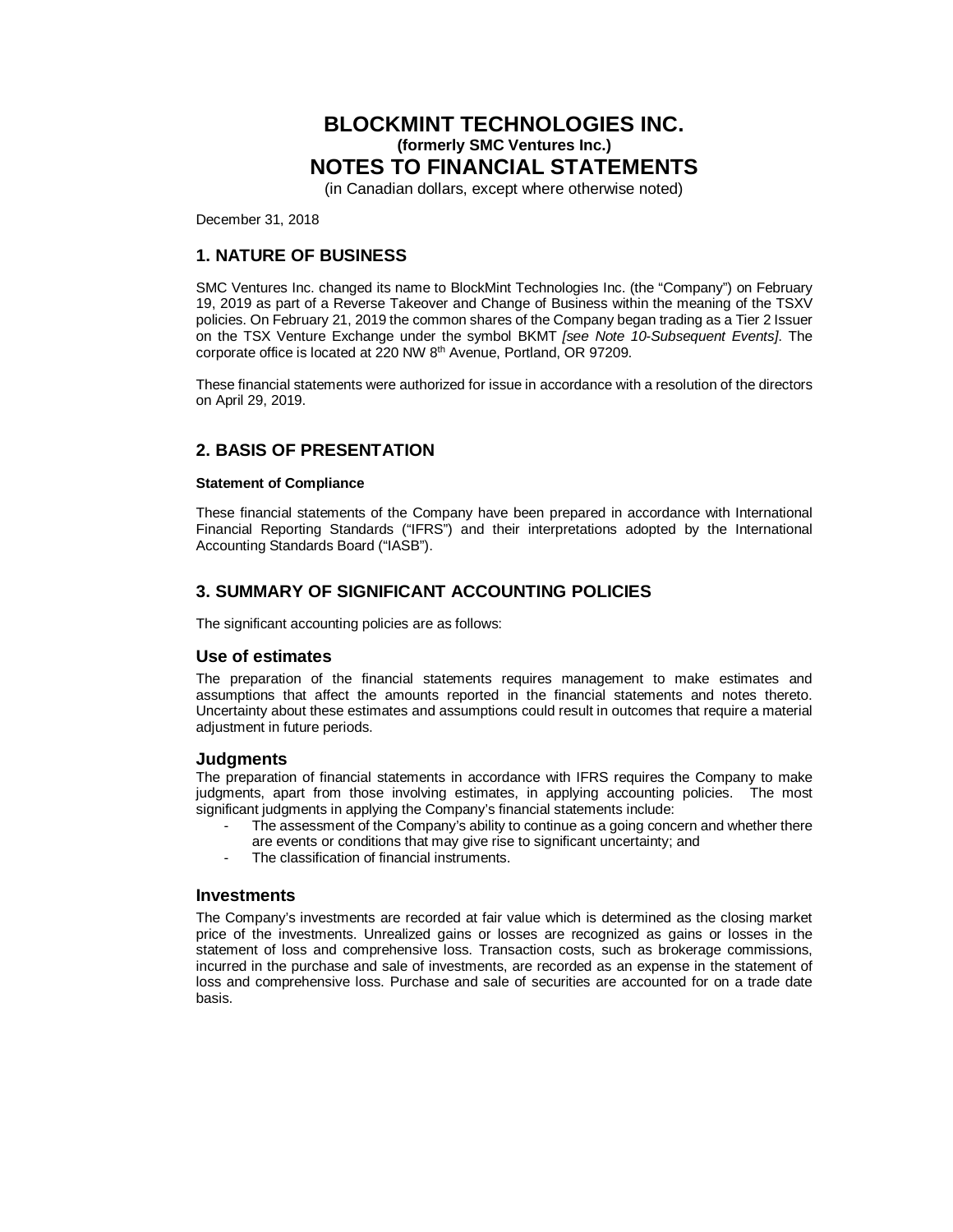(in Canadian dollars, except where otherwise noted)

December 31, 2018

# **3. SUMMARY OF SIGNIFICANT ACCOUNTING POLICIES (CONTINUED)**

#### **Income taxes**

Current income tax:

Current income tax assets and liabilities for the current period are measured at the amount expected to be recovered from or paid to the taxation authorities. The tax rates and tax laws used to compute the amount are those that are enacted or substantively enacted, at the reporting date, in the countries where the Company operates and generates taxable income.

Current income tax relating to items recognized directly in other comprehensive income or equity is recognized in other comprehensive income or equity and not in profit or loss. Management periodically evaluates positions taken in the tax returns with respect to situations in which applicable tax regulations are subject to interpretation and establishes provisions where appropriate.

#### Deferred income tax:

Deferred income tax is recognized on temporary differences at the reporting date arising between the tax bases of assets and liabilities and their carrying amounts for financial reporting purposes.

The carrying amount of deferred tax assets is reviewed at the end of each reporting period and recognized only to the extent that it is probable that sufficient taxable profit will be available to allow all or part of the deferred tax asset to be utilized.

Deferred tax assets and liabilities are measured at the tax rates that are expected to apply to the year when the asset is realized or the liability is settled, based on tax rates (and tax laws) that have been enacted or substantively enacted by the end of the reporting period.

Deferred tax assets and deferred tax liabilities are offset, if a legally enforceable right exists to set off current tax assets against current income tax liabilities and the deferred taxes relate to the same taxable entity and the same taxation authority.

#### **Share-based compensation and other share-based payments**

Share-based payments to employees are measured at the fair value of the instruments issued and amortized over the vesting periods. Share-based payments to non-employees are measured at the fair value of goods or services received or the fair value of the equity instruments issued, if it is determined the fair value of the goods or services cannot be reliably measured, and are recorded at the date the goods or services are received. The corresponding amount is recorded to the option reserve. The fair value of options is determined using the Black–Scholes Option Pricing Model. The number of shares and options expected to vest is reviewed and adjusted at the end of each reporting period such that the amount recognized for services received as consideration for the equity instruments granted shall be based on the number of equity instruments that eventually vest.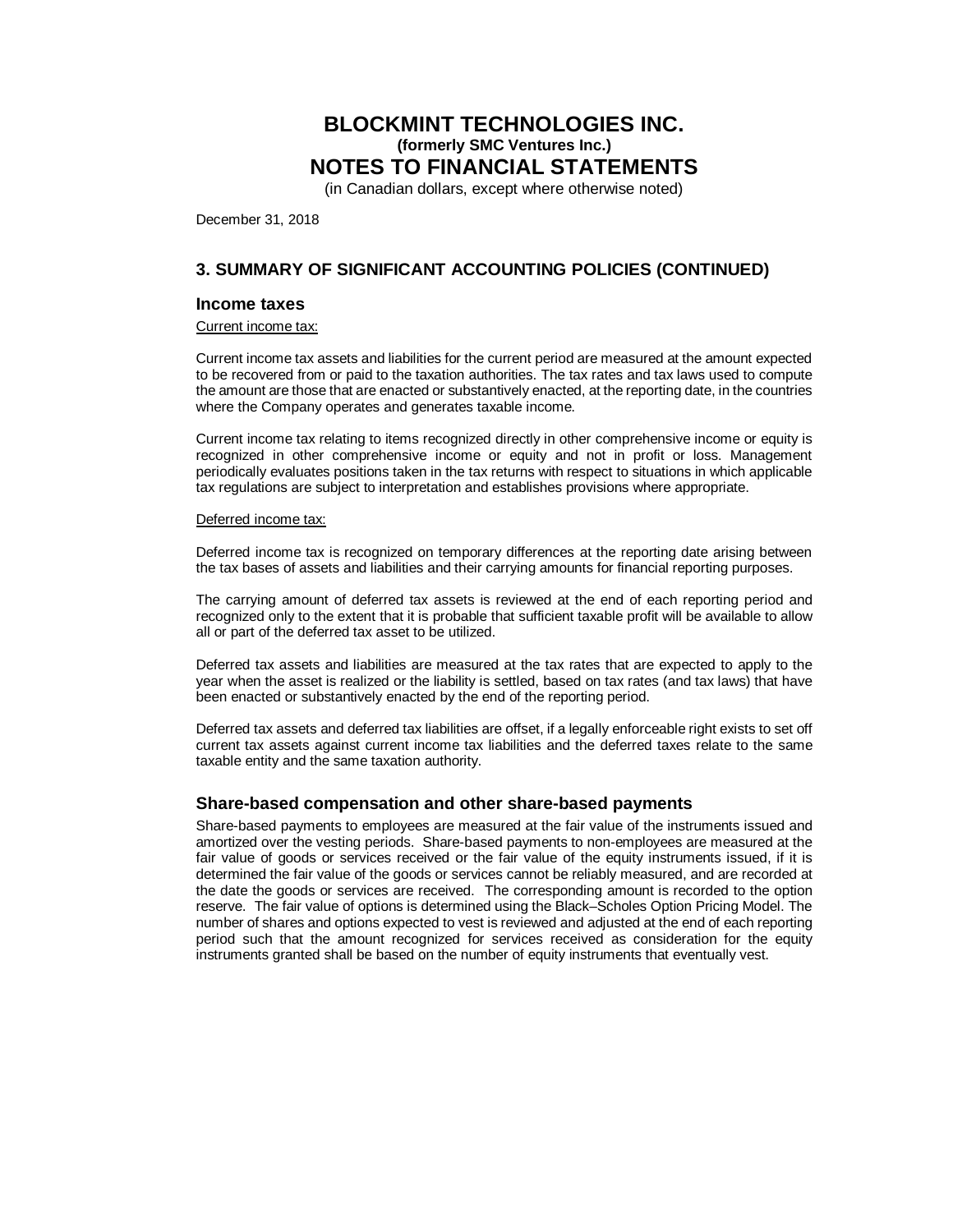(in Canadian dollars, except where otherwise noted)

December 31, 2018

# **3. SUMMARY OF SIGNIFICANT ACCOUNTING POLICIES (CONTINUED)**

### **Foreign currency translation**

The Company's financial statements are presented in Canadian dollars, which is the Company's functional currency. Transactions in foreign currencies are initially recorded at the exchange rate prevailing at the date of the transaction. Monetary assets and liabilities denominated in foreign currencies are translated into Canadian dollars using exchange rates in effect at the reporting date. Non-monetary assets and liabilities are translated using historical exchange rates. Revenue and expense items are translated at the average exchange rate during the year. Exchange gains and losses are included in the determination of net loss for the year.

### **Basic and diluted loss per common share**

Loss per common share is computed by dividing the net loss for the period by the weighted average number of common shares outstanding during the period. Diluted loss per share is computed using the treasury stock method. For all the periods presented, the diluted loss per share excludes all potential common shares because the effect is anti-dilutive.

### **Financial instruments**

Financial instruments are accounted for in accordance with IFRS 9, "Financial Instruments: Classification and Measurement". A financial instrument is any contract that gives rise to a financial asset of one entity and a financial liability or equity instrument of another entity.

#### **Financial assets**

On initial recognition, financial assets are recognized at fair value and are subsequently classified and measured at: (i) amortized cost; (ii) fair value through other comprehensive income ("FVOCI"); or (iii) fair value through profit or loss ("FVTPL"). The classification of financial assets is generally based on the business model in which a financial asset is managed and its contractual cash flow characteristics. A financial asset is measured at fair value net of transaction costs that are directly attributable to its acquisition except for financial assets at FVTPL where transaction costs are expensed. All financial assets not classified and measured at amortized cost or FVOCI are measured at FVTPL. On initial recognition of an equity instrument that is not held for trading, the Company may irrevocably elect to present subsequent changes in the investment's fair value in other comprehensive income.

The Company derecognizes financial assets only when the contractual rights to cash flows from the financial assets expire, or when it transfers the financial assets and substantially all of the associated risks and rewards of ownership to another entity.

The classification determines the method by which the financial assets are carried on the statement of financial position subsequent to inception and how changes in value are recorded. Cash and restricted cash are measured at FVTPL. Receivables are measured at amortized cost.

#### **Impairment of financial assets**

IFRS 9 uses the expected credit loss ("ECL") model. The credit loss model groups receivables based on similar credit risk characteristics and days past due in order to estimate bad debts. The ECL model applies to the Company's receivables.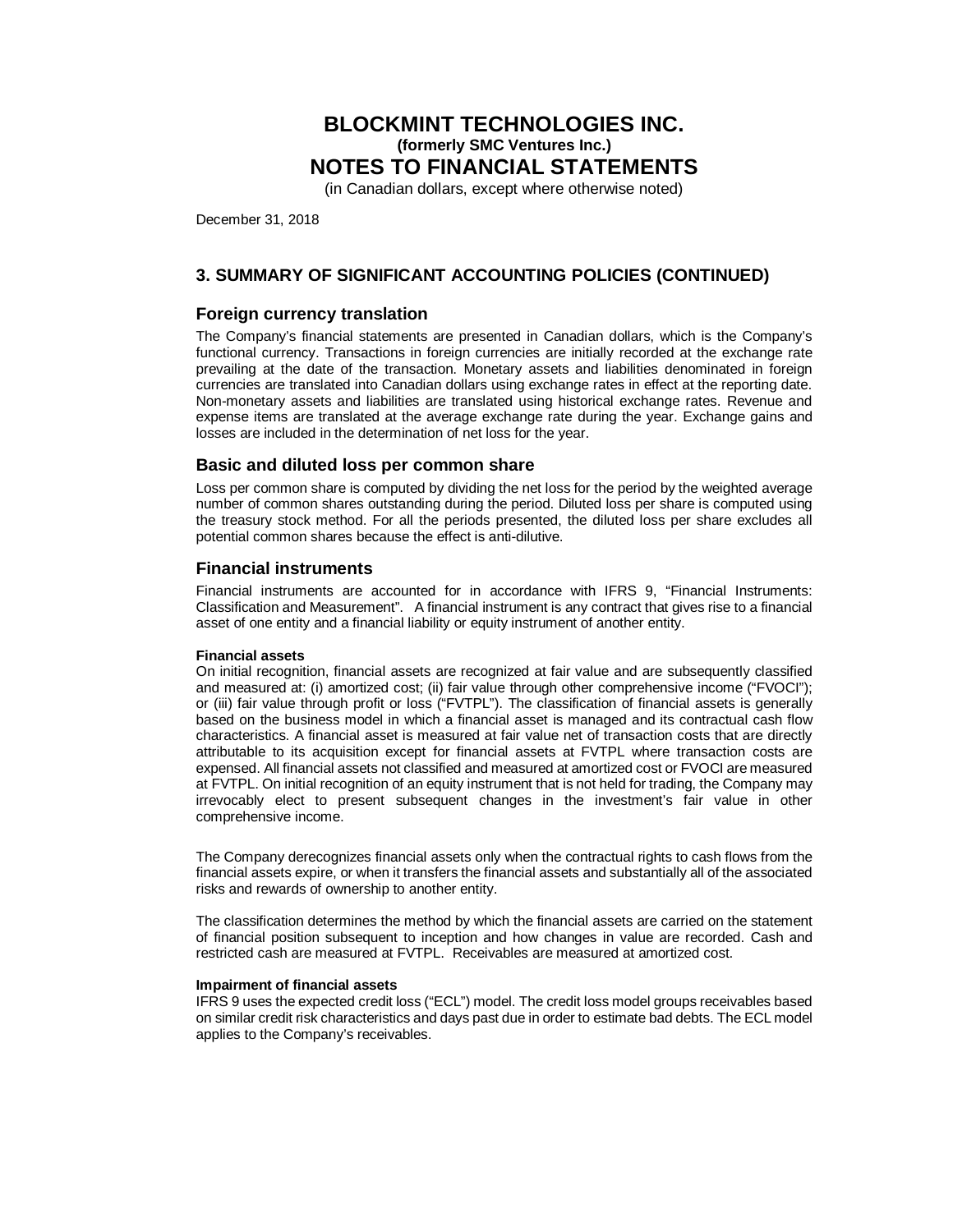(in Canadian dollars, except where otherwise noted)

December 31, 2018

# **3. SUMMARY OF SIGNIFICANT ACCOUNTING POLICIES (CONTINUED)**

An 'expected credit loss' impairment model applies which requires a loss allowance to be recognized based on expected credit losses. The estimated present value of future cash flows associated with the asset is determined and an impairment loss is recognized for the difference between this amount and the carrying amount as follows: the carrying amount of the asset is reduced to estimated present value of the future cash flows associated with the asset, discounted at the financial asset's original effective interest rate, either directly or through the use of an allowance account and the resulting loss is recognized in profit or loss for the period.

In a subsequent period, if the amount of the impairment loss related to financial assets measured at amortized cost decreases, the previously recognized impairment loss is reversed through profit or loss to the extent that the carrying amount of the investment at the date the impairment is reversed does not exceed what the amortized cost would have been had the impairment not been recognized.

#### **Financial liabilities**

Financial liabilities are designated as either: (i) fair value through profit or loss; or (ii) other financial liabilities. All financial liabilities are classified and subsequently measured at amortized cost except for financial liabilities at FVTPL. The classification determines the method by which the financial liabilities are carried on the statement of financial position subsequent to inception and how changes in value are recorded. Accounts payable are classified under other financial liabilities and carried on the statement of financial position at amortized cost.

The Company derecognizes a financial liability when its contractual obligations are discharged or cancelled, or expire. The Company also derecognizes a financial liability when the terms of the liability are modified such that the terms and / or cash flows of the modified instrument are substantially different, in which case a new financial liability based on the modified terms is recognized at fair value.

Gains and losses on derecognition are generally recognized in profit or loss.

The Company retrospectively adopted IFRS 9 on January 1, 2018. Due to the short-term and/or liquid nature of its financial assets and financial liabilities, the adoption had no impact on the amounts recognized in the Company's consolidated financial statements for the year-ended December 31, 2018.

#### **Impairment of assets**

The carrying amount of the Company's non-financial assets is reviewed at each reporting date to determine whether there is any indication of impairment. If such indication exists, the recoverable amount of the asset is estimated in order to determine the extent of the impairment loss. An impairment loss is recognized whenever the carrying amount of an asset or its cash generating unit exceeds its recoverable amount. Impairment losses are recognized in the statement of loss and comprehensive loss.

The recoverable amount of assets is the greater of an asset's fair value less cost to sell and value in use. In assessing value in use, the estimated future cash flows are discounted to their present value using a pre-tax discount rate that reflects the current market assessments of the time value of money and the risks specific to the asset. For an asset that does not generate cash inflows largely independent of those from other assets, the recoverable amount is determined for the cashgenerating unit to which the asset belongs.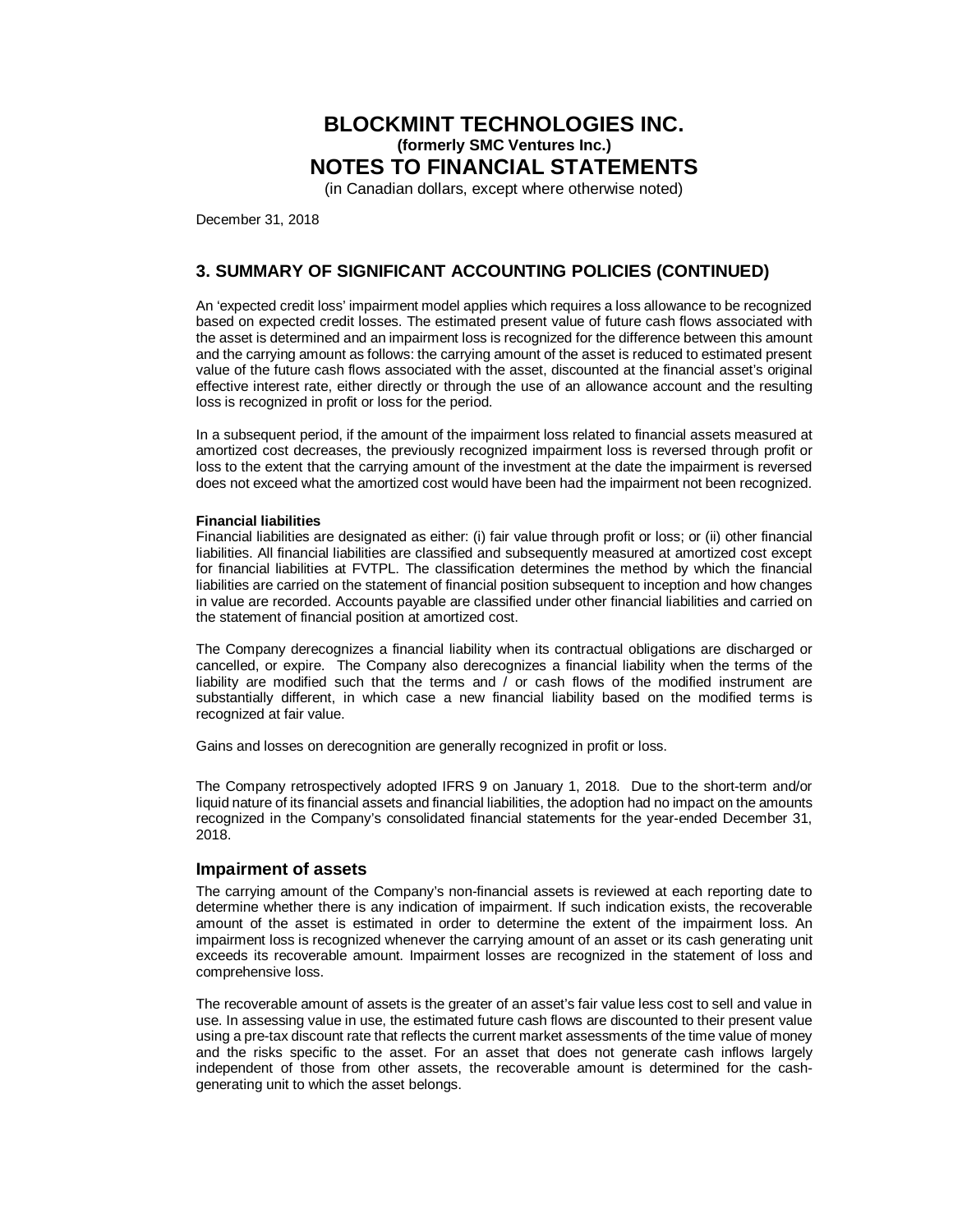(in Canadian dollars, except where otherwise noted)

December 31, 2018

# **3. SUMMARY OF SIGNIFICANT ACCOUNTING POLICIES (CONTINUED)**

### **Impairment of assets (CONTINUED)**

An impairment loss is only reversed if there is an indication that the impairment loss may no longer exist and there has been a change in the estimates used to determine the recoverable amount. Any reversal of impairment cannot increase the carrying value of the asset to an amount higher than the carrying amount that would have been determined had no impairment loss been recognized in previous years.

### **RECENT ACCOUNTING PRONOUNCEMENTS**

The following new standards and amendments to standards and interpretations are effective for annual periods beginning after January 1, 2019 and have not been applied in preparing these consolidated financial statements.

#### **IFRS 16: Leases**

This new standard replaces IAS 17 Leases and the related interpretative guidance. IFRS 16 applies a control model to the identification of leases, distinguishing between a lease and a service contract on the basis of whether the customer controls the asset being leased. For those assets determined to meet the definition of a lease, IFRS 16 introduces significant changes to the accounting by lessees, introducing a single, on-balance sheet accounting model that is similar to current finance lease accounting, with limited exceptions for short-term leases or leases of low value assets. Lessor accounting is not substantially changed. The standard is effective for annual periods beginning on or after January 1, 2019, with early adoption permitted for entities that have adopted IFRS 15. The Company does not expect the adoption of IFRS 16 for periods beginning January 1, 2019 to be significant.

There are no other IFRS or IFRIC interpretations that are not yet effective that would be expected to have a material impact on the Company.

# **4. INVESTMENTS**

The following is a summary of the Calyx Bio-Ventures Inc. shares held by the Company:

|                                  | Common<br>shares |          |
|----------------------------------|------------------|----------|
| As at December 31, 2016          | 182.500          | \$13,688 |
| Sale of shares                   | (182.500)        | (13,688) |
| As at December 31, 2017 and 2018 | -                |          |

During the year ended December 31, 2017, the Company disposed 182,500 shares for proceeds of \$19,875, resulting in a gain on disposition of \$6,188.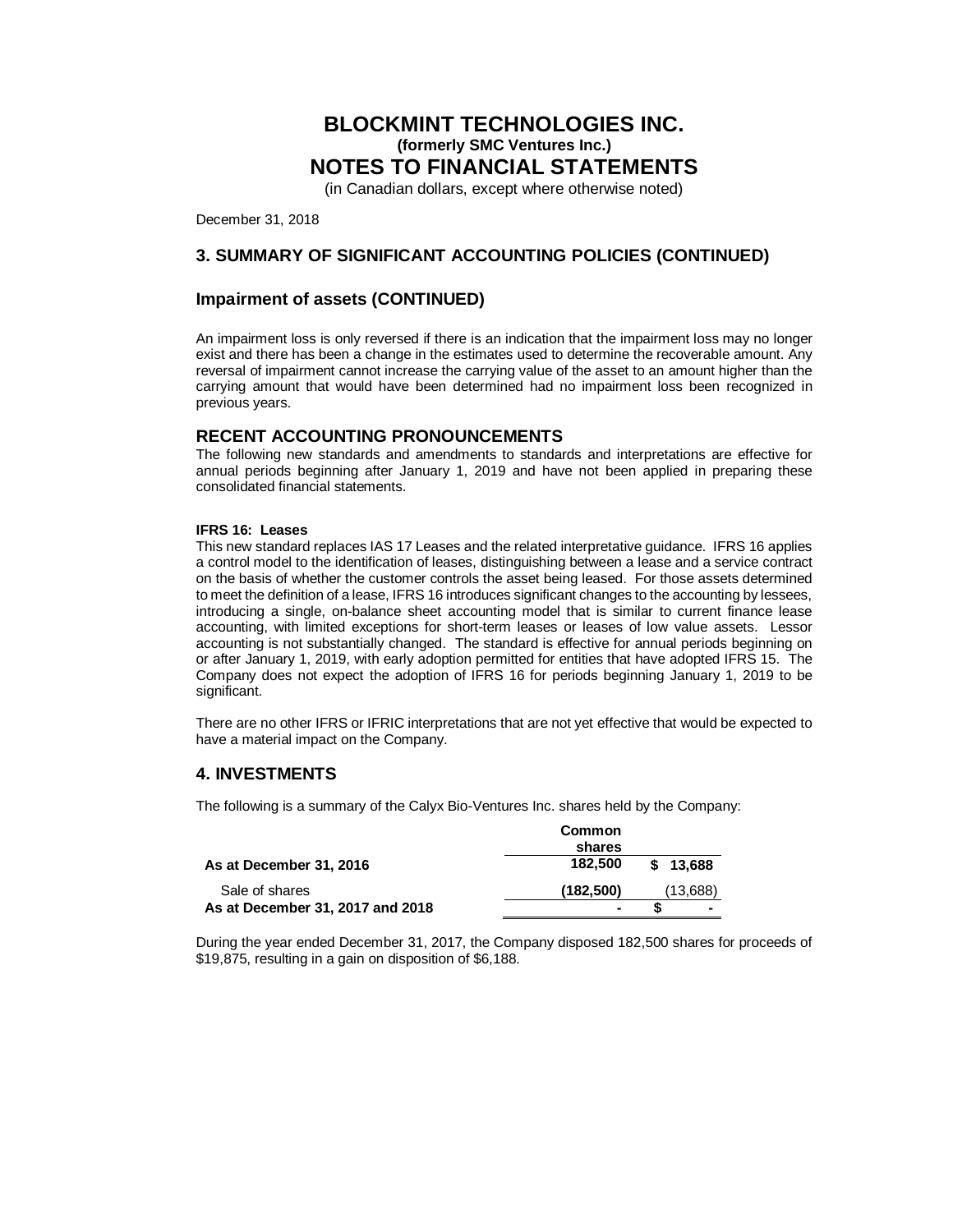(in Canadian dollars, except where otherwise noted)

December 31, 2018

### **5. SHARE CAPITAL**

#### **Authorized**

Unlimited number of common shares, without par value.

On December 27, 2017, the Company consolidated the common shares on the basis of one new common share for every two common shares issued and outstanding. All references to the share number have been adjusted retrospectively.

On January 5, 2018, the Company closed a non-brokered private placement financing for gross proceeds of \$600,000, (received during the year ended December 31, 2017), and issued 12,000,000 units at a price of \$0.05 per unit. Each unit comprise one common share and one common share purchase warrant, with each warrant entitling the holder to acquire one additional common share at a price of \$0.05 for a period of one year. The Company also issued 880,000 units to a finder. The finders' units have been valued at \$125,057 using the Black-Scholes valuation model, with an expected life of one year, volatility of 142% and risk free interest rate of 1.76%. This has been credited to share issuance cost reserve in shareholders' equity.

On December 27, 2018 the Company received \$10,000 for exercise of 200,000 common share purchase warrants. The common shares were issued January 3, 2019.

As at December 31, 2018, 16,228,678 common shares were issued and outstanding (2017 – 3,348,678)

### **Common share purchase warrants**

On January 5, 2018 as part of the non-brokered private placement, the Company issued 12,000,000 purchase warrants to unit purchasers and 600,000 to a finder. At December 31, 2018 12,600,000 purchase warrants are outstanding with an exercise price of \$0.05 expiring January 4, 2019. 2,480,000 of the purchase warrants were exercised on January 3, 2019 for proceeds of \$124,000 and the remainder expired on unexercised.

### **Stock options**

As at December 31, 2017 there were 500,000 options outstanding and exercisable at \$0.05. The options expired on November 22, 2018.

#### **Share based payment reserve**

The share-based payment reserve records items recognized as stock-based compensation expense until such time that the stock options or warrants are exercised, at which time the corresponding amount will be transferred to share capital.

### **Obligation to issue shares**

The obligation to issue shares records items recognized as private placement proceeds until such time that the private placement is closed, at which time the corresponding amount will be transferred to share capital, or share purchase warrant exercised until such time the common shares are issued.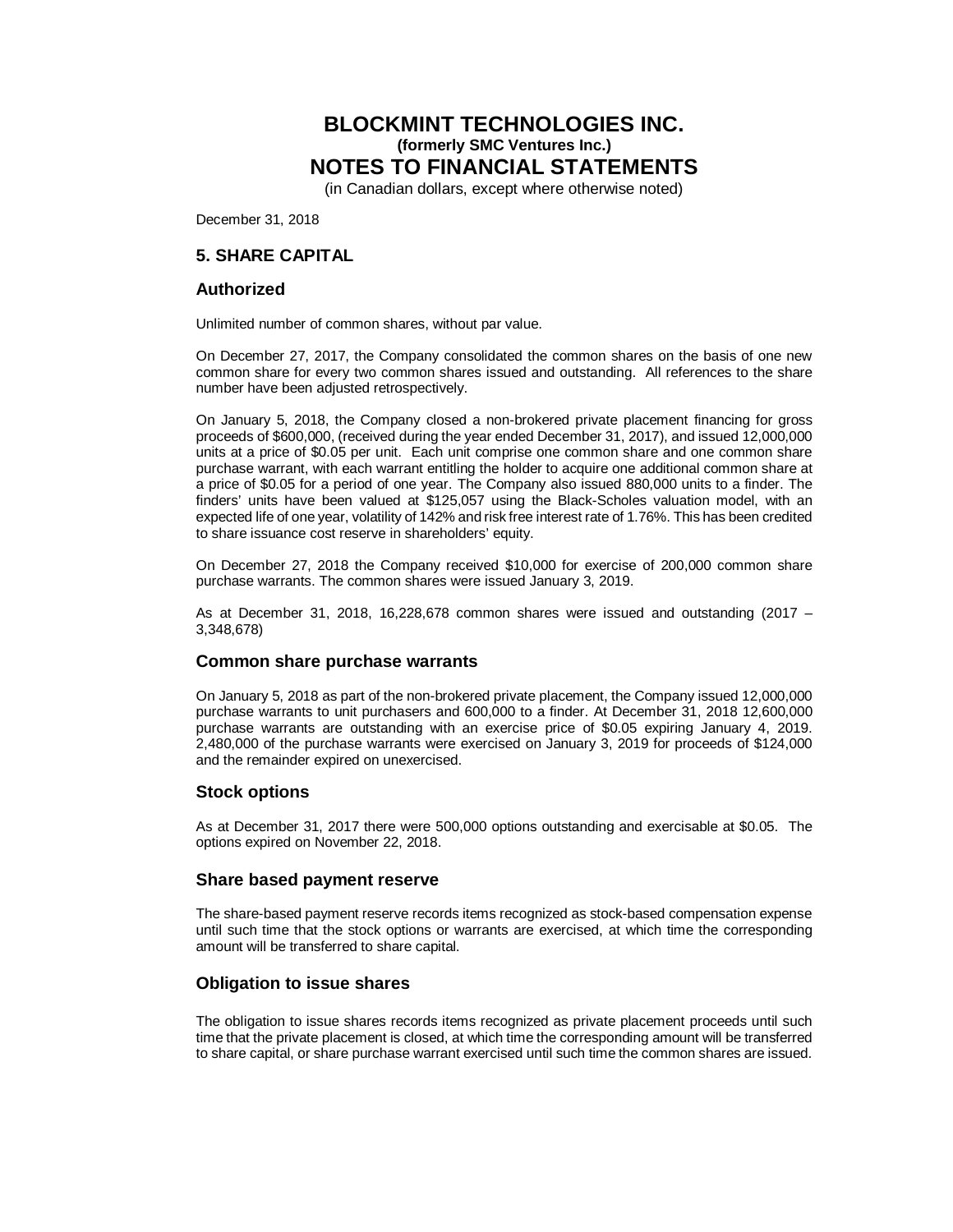(in Canadian dollars, except where otherwise noted)

December 31, 2018

# **6. INCOME TAXES**

At December 31, 2018, the Company had accumulated non-capital losses totalling approximately \$1,525,429 for income tax purposes, which are available to offset future years' taxable income. The non-capital losses expire between 2028 and 2038:

The tax effects of temporary differences that give rise to significant portions of the unrecognized deferred tax assets as at December 31, 2018 and 2017 are presented below:

|                                     | 2018    | 2017    |
|-------------------------------------|---------|---------|
| Deferred tax assets not recognized: |         |         |
| Loss carry forwards                 | 411,866 | 348,733 |
| Canadian eligible capital           | 144.576 | 149.700 |
| Total                               | 556,422 | 498.433 |
|                                     |         |         |

No deferred tax asset related to the losses and other tax benefits has been recognized in the financial statements as the realization of the losses and benefits does not meet the more likely than not recognition criteria as the Company has had a history of losses.

Total income tax recovery varies from the amount that would be computed by applying the statutory income tax rate to the loss before income taxes for the following reasons:

|                                                                                                                                                                                                                  | 2018                                       | 2017                                  |
|------------------------------------------------------------------------------------------------------------------------------------------------------------------------------------------------------------------|--------------------------------------------|---------------------------------------|
| Net loss<br>Statutory income tax rate                                                                                                                                                                            | (94,257)<br>27%                            | (43,718)<br>26%                       |
| Income tax recovery based on pre-tax accounting loss<br>Permanent differences<br>Adjustments to prior year vs. statutory tax filings and other<br>Benefit of losses and other deductions not recognized<br>Other | (25,449)<br>(12,553)<br>58,009<br>(20,007) | (11,367)<br>804<br>(4, 877)<br>15,440 |
| Total income tax recovery                                                                                                                                                                                        |                                            |                                       |

Tax attributes are subject to review, and potential adjustment by tax authorities.

# **7. CAPITAL DISCLOSURES**

The Company's objectives when managing capital are to safeguard its accumulated capital in order to maintain its ability to continue as a going concern.

The Company manages its capital structure and makes adjustments to it based on economic conditions and the risk characteristics of the underlying assets. There were no changes in the Company's approach to capital management during the year.

The Company is not subject to externally imposed capital requirements.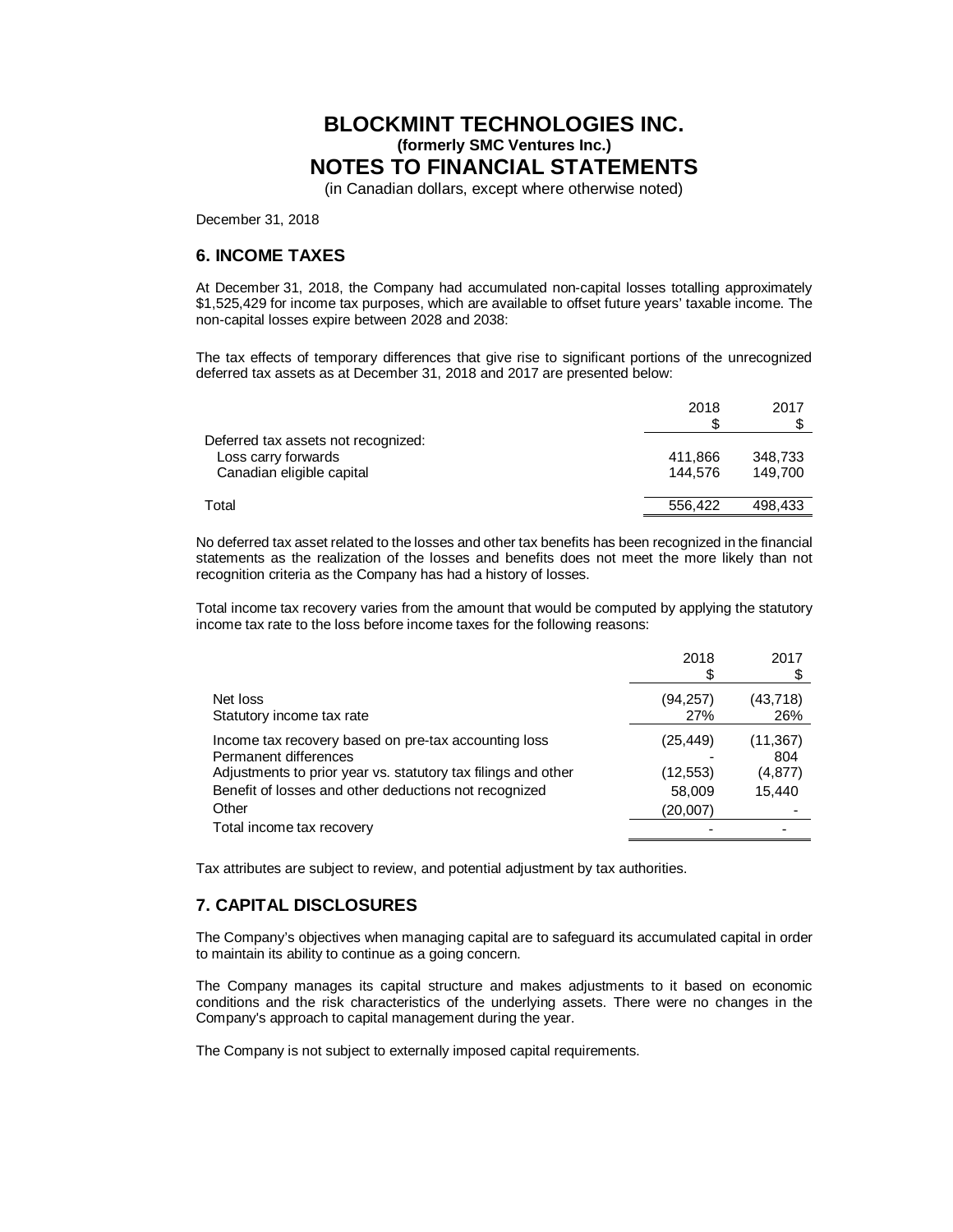(in Canadian dollars, except where otherwise noted)

December 31, 2018

# **8. FINANCIAL INSTRUMENTS AND FINANCIAL RISK MANAGEMENT**

[a] Financial Instruments

The Company has classified its financial instruments as follows:

| Financial Instrument | Classification | Measurement                                           | <b>Carrying Value</b><br>and Fair Value |
|----------------------|----------------|-------------------------------------------------------|-----------------------------------------|
| Cash                 | <b>FVTPL</b>   | Fair value                                            | \$471.938                               |
| Accounts payable     | Amortized cost | Amortized cost using<br>the effective interest method | \$25,400                                |

The fair value of the Company's financial assets and liabilities approximates the carrying amount.

Financial instruments measured at fair value are classified into one of three levels in the fair value hierarchy according to the relative reliability of the inputs used to estimate the fair values. The three levels of the fair value hierarchy are:

- Level 1 Unadjusted quoted prices in active markets for identical assets or liabilities;
- Level  $2$  Inputs other than quoted prices that are observable for the asset or liability either directly or indirectly; and
- Level 3 Inputs that are not based on observable market data.

Cash and investments are fair valued using Level I inputs-quoted market prices (unadjusted), in active markets for identical assets.

#### [b] Financial Risk Management

The Company's financial instruments are exposed to certain financial risks, including credit risk, liquidity risk and interest rate risk.

#### (i) Credit risk

Credit risk is the risk of financial loss to the Company if a counter party to a financial asset fails to meet its contractual obligations and arises principally from the Company's cash. The carrying amount of the financial assets represents the maximum credit exposure.

The Company limits its exposure to credit risk on cash by placing the funds with high-credit quality financial institutions and only investing in liquid, investment grade securities. These guidelines are periodically reviewed by the Company and modified to reflect changes in market conditions.

#### (ii) Liquidity risk

Liquidity risk is the risk that the Company will not be able to meet its financial obligations as they come due. The Company manages its liquidity risk by keeping its expenses to a minimum. The majority of the Company's financial liabilities are due within ninety days. The Company does not have long-term financial liabilities.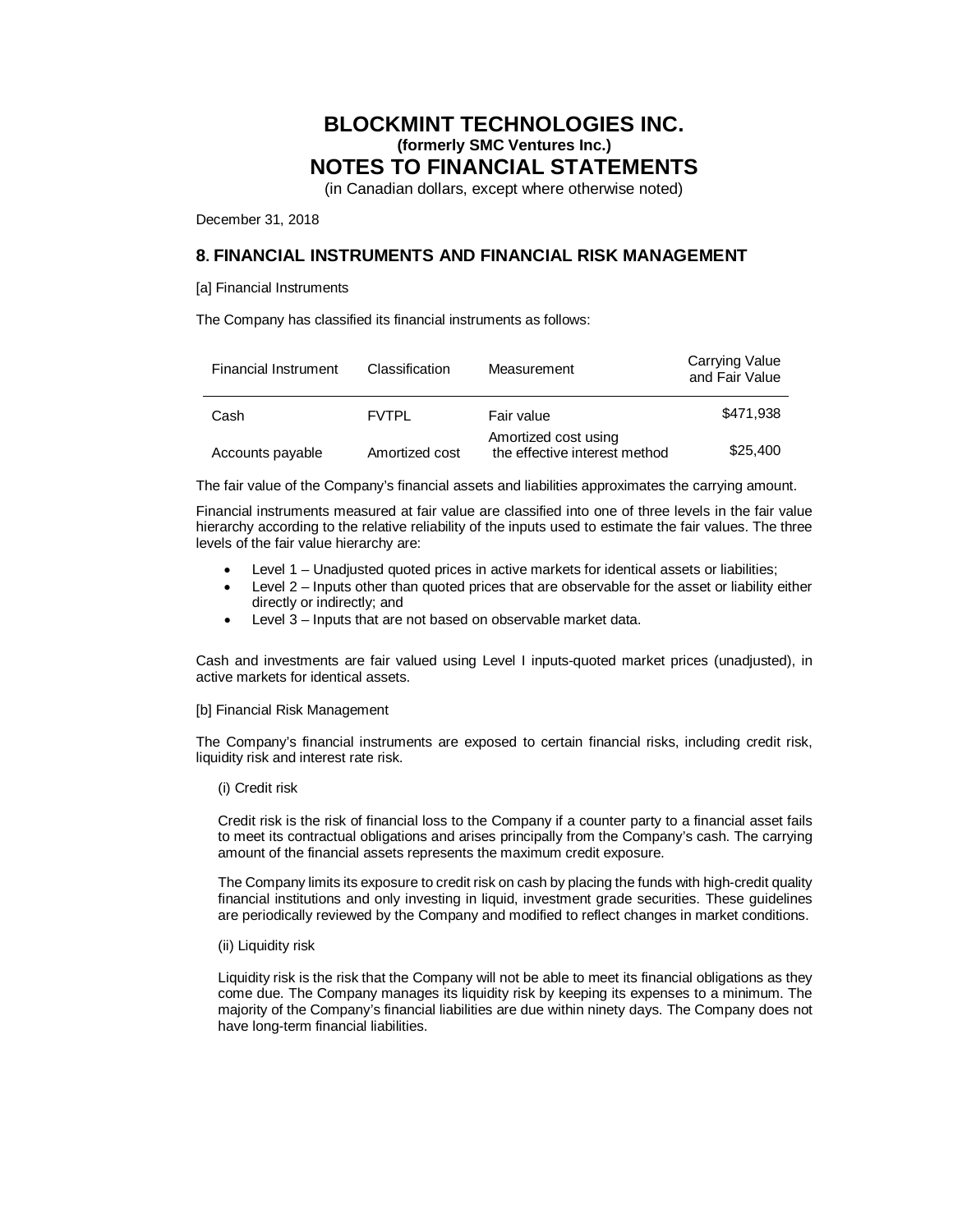(in Canadian dollars, except where otherwise noted)

December 31, 2018

### **8. FINANCIAL INSTRUMENTS AND FINANCIAL RISK MANAGEMENT (CONTINUED)**

#### (iii) Interest rate risk

Interest rate risk is the risk that the fair value of future cash flows of a financial instrument will fluctuate because of changes in market interest rates. The Company is exposed to interest rate risk arising primarily from fluctuations in interest rates on its cash. The Company believes that the results of operations, financial position and cash flows would not be significantly affected by a change in market interest rates relative to the investment interest rates due to the short term nature of the investments.

(iv) Foreign exchange risk

Foreign exchange risk is the risk that the fair value or future cash flows of a financial instrument will fluctuate because of changes in the foreign exchange rates. The Company has expenditures denominated in US dollars. Fluctuations in the value of the US dollar relative to the Canadian dollar are not expected to have a significant impact the Company's results from operations.

# **9. RELATED PARTY TRANSACTIONS**

During the year ended December 31, 2018 a Demand Promissory Note of \$48,500 plus accrued interest of \$6,249 was repaid to a former officer and director of the Company.

During the year ended December 31, 2017, a former officer and director each advanced the Company \$23,500 evidenced by Demand Promissory Notes. At December 31, 2017, the total balance outstanding was \$48,500 plus accrued interest. The loans bear interest at 12%, was unsecured and due on demand.

During the year ended December 31, 2018, the Company paid \$12,000 in management fees to the former president and CEO of the Company (2017 - \$nil).

# **10. SUBSEQUENT EVENTS**

On January 3, 2019 the Company issued 2,480,000 common shares at \$0.05 per share for proceeds of \$124,000 (\$10,000 received in 2018 and the remainder received in 2019) pursuant to the exercise of share purchase warrant. Subsequent to this issuance the Company had 18,708,678 common shares outstanding.